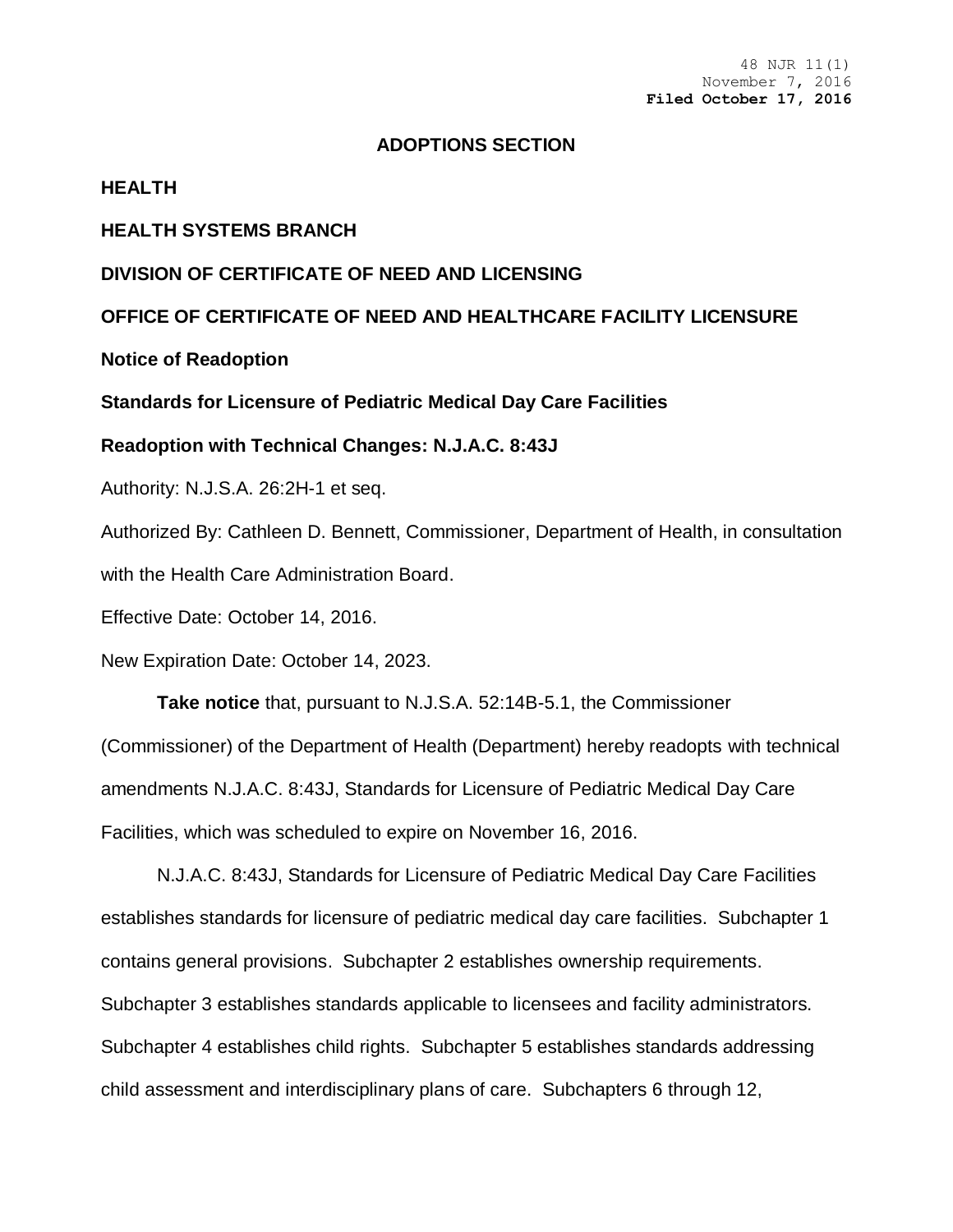respectively, establish standards addressing general, nursing, medical, pharmaceutical, dietary, developmental and rehabilitative, and social work services. Subchapter 13 establishes physical plant standards. Subchapter 14 establishes standards addressing medical records. Subchapter 15 establishes standards addressing infection control, sanitation, and housekeeping. Subchapter 16 establishes standards addressing transportation services. Subchapter 17 establishes standards addressing facility quality improvement programs.

In this rulemaking, the Department is making technical amendments throughout N.J.A.C. 8:43J to correct the contact information for public and private entities.

Moreover, the Department is developing a rulemaking that would revise, update, and reorganize existing N.J.A.C. 8:43J, and anticipates filing this rulemaking with the Office of Administrative Law for processing in the ordinary course. However, this rulemaking will not be ready for stakeholder comment and proposal before the expiration of existing N.J.A.C. 8:43J.

The Department has reviewed N.J.A.C. 8:43J and has determined that, subject to the technical amendments, and pending the finalization of the anticipated rulemaking, described above, the existing chapter remains necessary, proper, reasonable, efficient, understandable, and responsive to the purposes for which the Department originally promulgated it, as amended and supplemented over time, and should be readopted. Therefore, pursuant to N.J.S.A. 52:14B-5.1.c(1), N.J.A.C. 8:43J is readopted and shall continue in effect for seven years.

**Full text** of the technical changes follows (additions indicated in boldface **thus**; deletions indicated in brackets [thus]):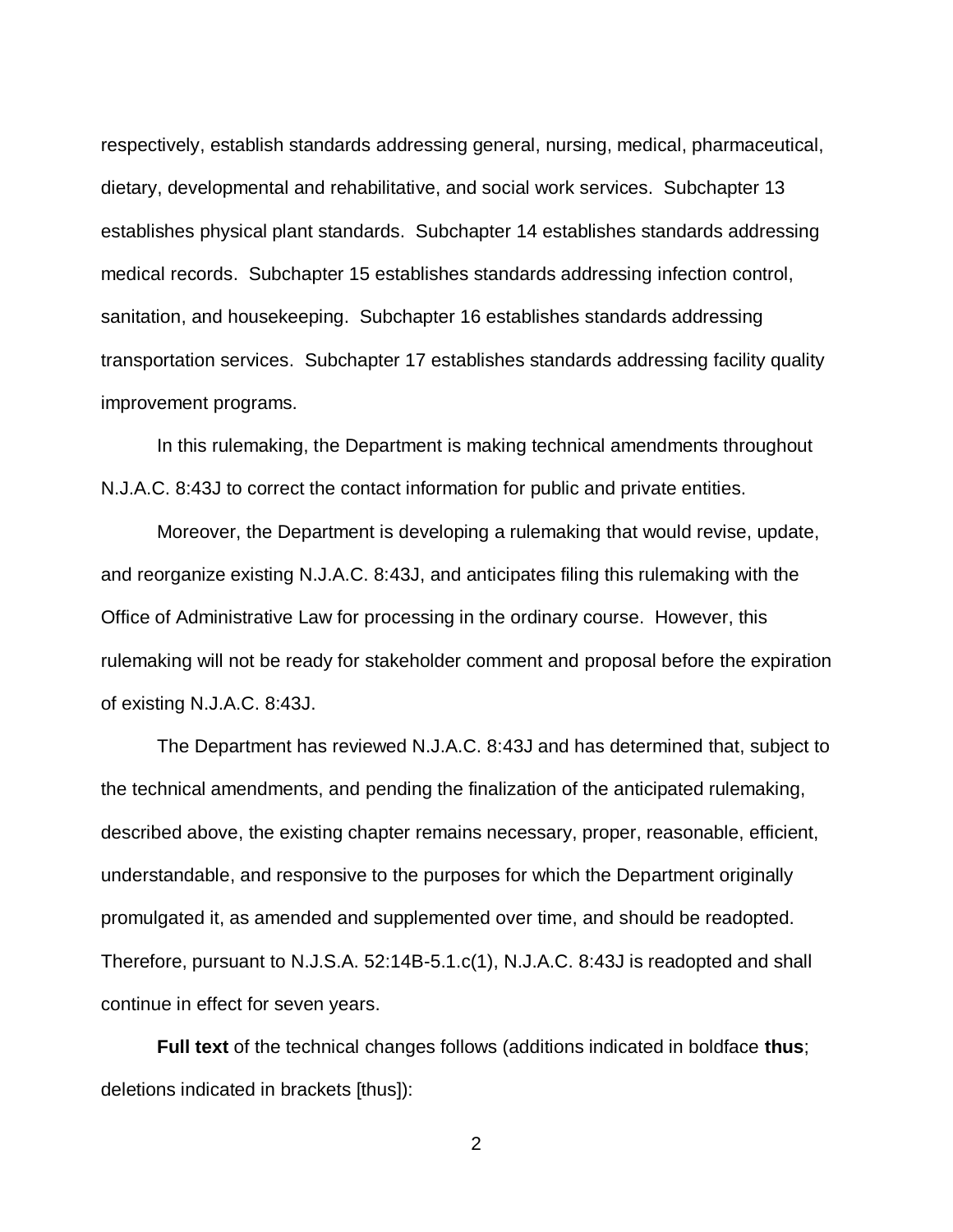#### SUBCHAPTER 1. GENERAL PROVISIONS

## 8:43J-1.2 Definitions

The following words and terms, when used in this chapter, shall have the following meanings, unless the context clearly indicates otherwise:

**"Academy of Nutrition and Dietetics" means the entity by that name for which the contact information is Academy of Nutrition and Dietetics, 120 South Riverside Plaza, Suite 2000, Chicago, Illinois 60606-6995, website [www.eatright.org,](http://www.eatright.org/) and telephone (800) 877-1600 or (312) 899-0040.**

…

["American Dietetic Association" means the entity by that name for which the contact information is American Dietetic Association, 120 South Riverside Plaza, Suite 2000, Chicago, Illinois 60606-6995, (800) 877-1600, [www.eatright.org.](http://www.eatright.org/)]

…

…

"Department" means the New Jersey Department of Health [and Senior Services].

**"Division of Health Facility Survey and Field Operations" means the division by that name within the Health Systems Branch of the Department, for which the contact information is Division of Health Facility Survey and Field Operations, New Jersey Department of Health, PO Box 367, Trenton, NJ 08625-0367 , and elephone: (800) 792-9770.**

…

"Office of Certificate of Need and Healthcare Facility Licensure" means the health care facility licensing unit within the Division of [Health Facilities Evaluation] **Certificate of**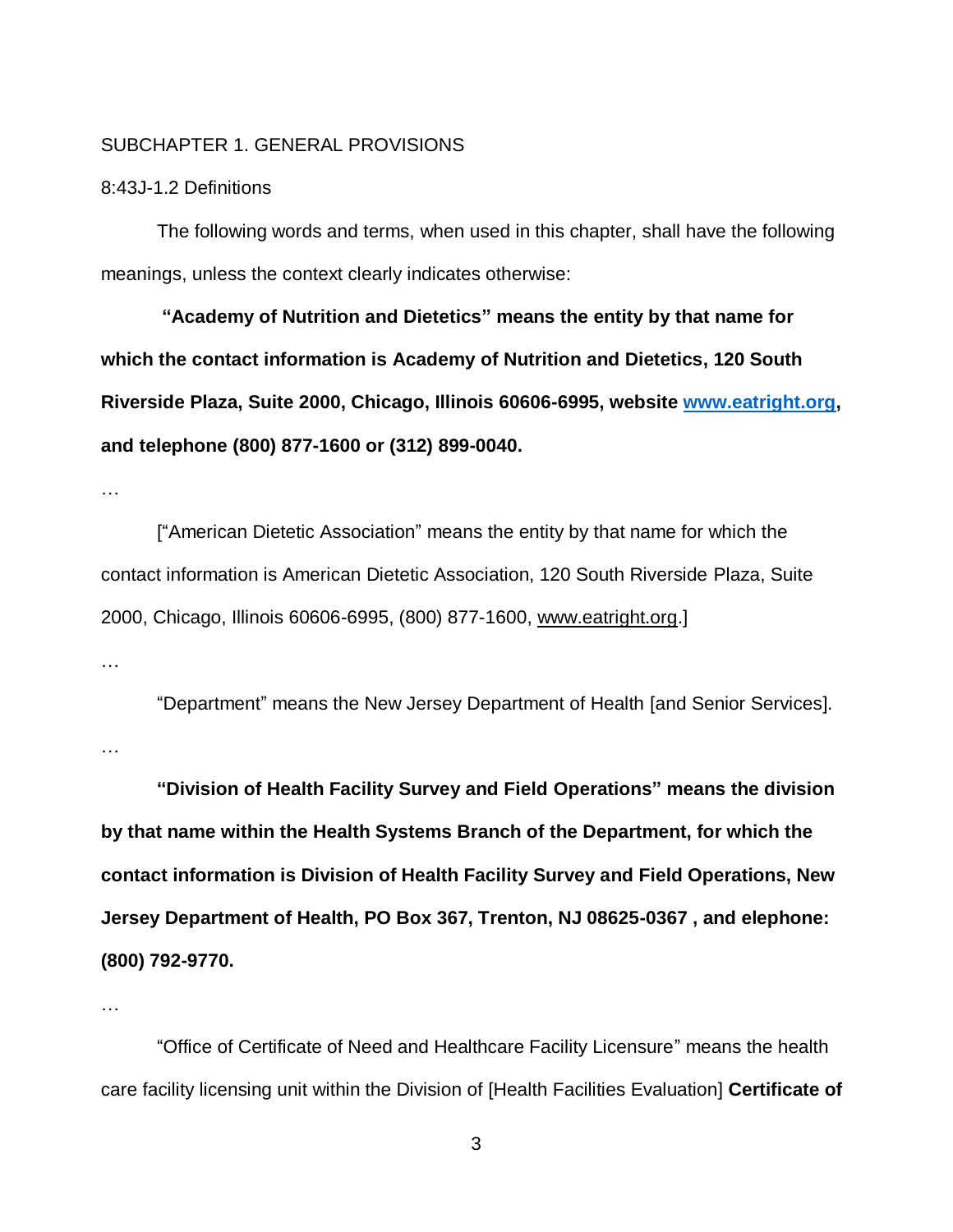**Need** and Licensing of the [Senior Services and] Health Systems Branch of the Department, for which the contact information is Office of Certificate of Need and Healthcare Facility Licensure, Division of [Health Facilities Evaluation] **Certificate of Need** and Licensing, Department of Health [and Senior Services], PO Box 358, Trenton, NJ 08625-0358, (609) 292-5960, website address for forms: [www.nj.gov/health/forms.](http://www.nj.gov/health/forms)

…

"Registered dietitian" means an individual so credentialed by the [American Dietetic Association] **Academy of Nutrition and Dietetics**.

…

#### SUBCHAPTER 2. LICENSURE PROCEDURES

8:43J-2.2 Licensure application procedures and requirements

(a) A person, organization**,** or corporation desiring to operate a pediatric medical day care facility, or to expand or relocate an existing facility, shall submit a project proposal and a completed Application for a Long Term Care Facility License LCS-9, along with the appropriate licensure fee.

1. The application form can be obtained from the Department's forms website at nj.gov/health/forms, or upon request to the following:

Director, Office of Certificate of Need and Healthcare Facility Licensure Division of [Health Care Facilities Evaluation] **Certificate of Need** and Licensing [NJ] **New Jersey** Department of Health [and Senior Services] PO Box 358 Trenton, NJ 08625-0358**.** 2. (No change.)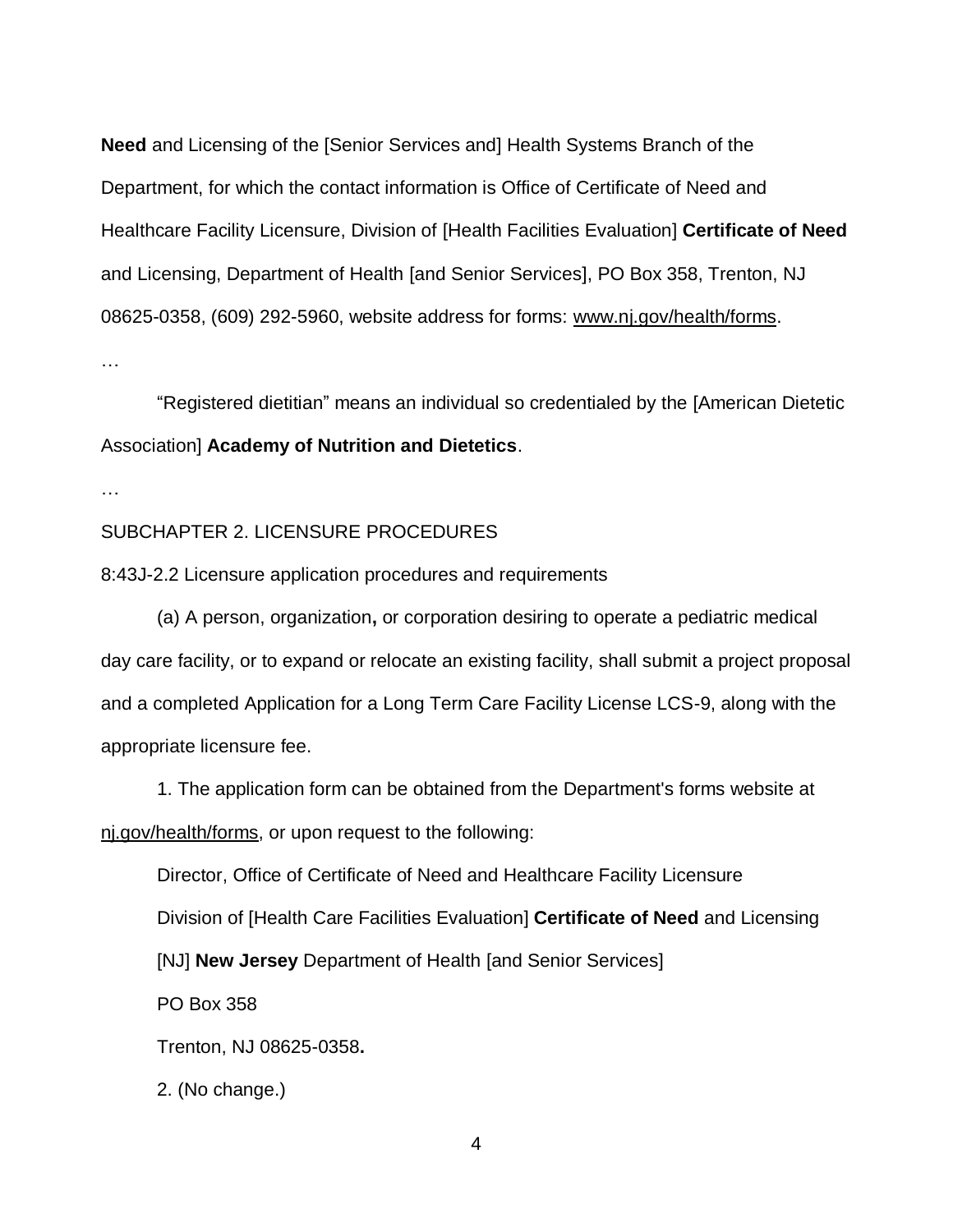$(b) - (h)$  (No change.)

# 8:43J-2.7 Surveys

(a) When the Department approves an initial licensure application and the facility is ready for occupancy, representatives of the Department shall conduct a survey of the facility to determine if the facility adheres to this chapter.

1. (No change.)

2. The facility shall notify the Division of Health [Care Facilities Evaluation and Licensing] **Facility Survey and Field Operations** when the deficiencies, if any, have been corrected, and the Department shall schedule one or more resurveys of the facility prior to occupancy of the facility.

- 3. (No change.)
- $(b) (e)$  (No change.)

8:43J-2.12 Transfer of ownership

 $(a) - (e)$  (No change.)

(f) For Medicaid provider enrollment, the new owner shall contact [Unisys] **Molina** 

**Medicaid Solutions** for an application for Medicaid participation at [(609) 588-6036] **(800)** 

**776-6334** or access the application on the Internet at [www.njmmis.com.](http://www.njmmis.com/)

SUBCHAPTER 3. ADMINISTRATION

8:43J-3.3 Responsibilities of the administrator

- (a) The administrator shall be responsible for, at minimum, the following:
- $1. 6.$  (No change.)
- 7. Ensuring that each child satisfies N.J.A.C. 8:43J-6.1(c) prior to admission.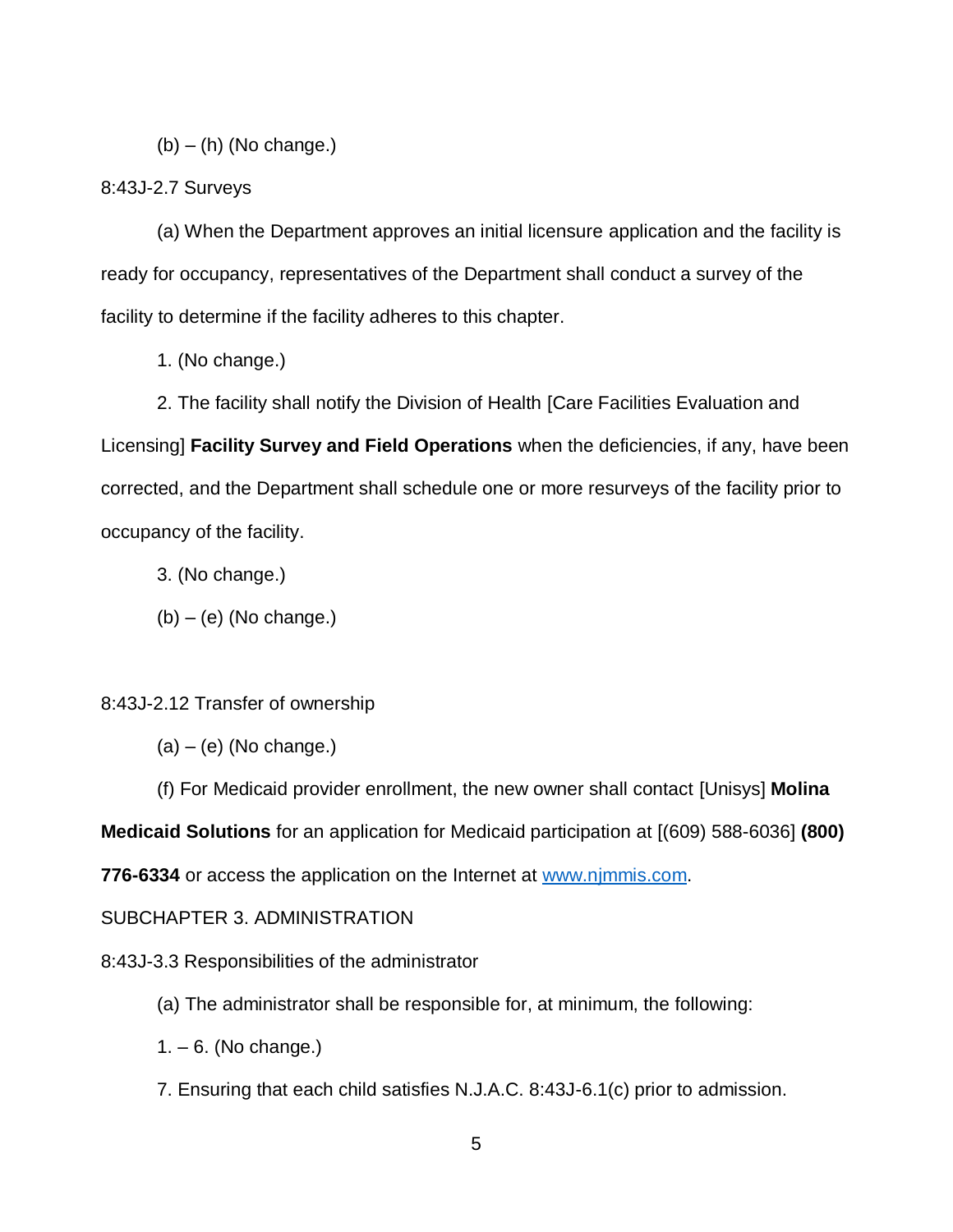i. For purposes of this paragraph, the administrator may rely on an authorization letter from the fiscal agent reflecting a determination of eligibility pursuant to N.J.A.C. [8:87]**10:166**-3.4(c)5i.

8:43J-3.4 Administrative policies and procedures

 $(a) - (d)$  (No change.)

(e) The manual shall address at least the following:

1. – 16. (No change.)

17. Procedures for compliance with applicable statutes and protocols to report abuse or mistreatment of children, elopement, sexual abuse, specified communicable diseases, poisonings, birth defects**,** and unattended or suspicious deaths, which shall address, at a minimum, the following:

i. The notification of any suspected case of child abuse or exploitation to the New Jersey Department of Children and Families, Division of [Youth and Family Services] **Child** 

# **Protection and Permanency**;

 $ii. -v.$  (No change.)

 $(f) - (h)$  (No change.)

8:43J-3.13 Required documents

(a) All facilities shall have the following documents on the premises and available to staff:

1. - 2. (No change.)

3. N.J.A.C. [8:87] **10:166**;

4. - 5. (No change.)

(b) (No change.)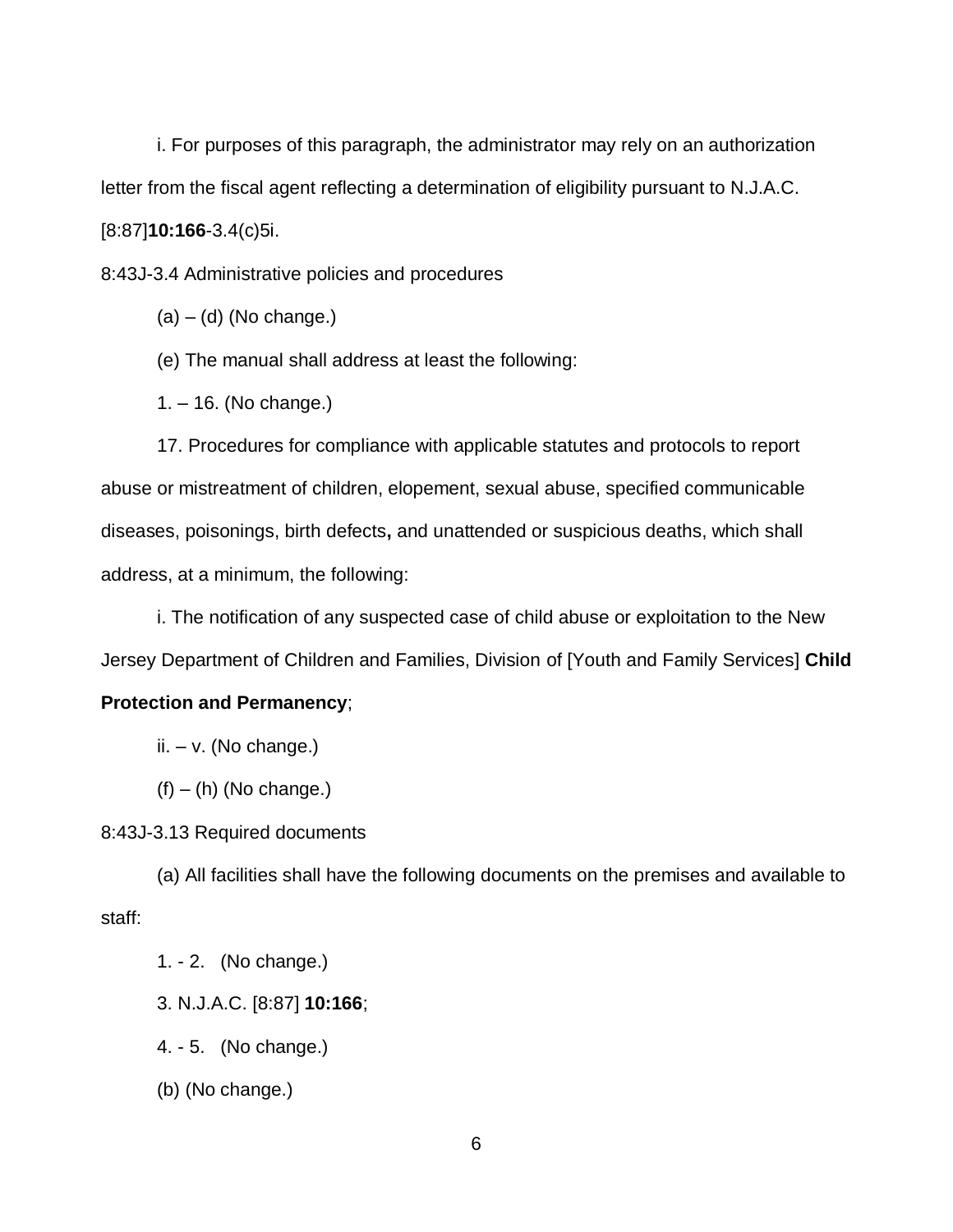# SUBCHAPTER 4. CHILD RIGHTS

8:43J-4.2 Rights of each child

(a) The facility shall establish policies and procedures to protect the rights of each child, that require, at a minimum, that children's parents:

1. – 10. (No change.)

11. Are informed that, in the case of a Medicaid beneficiary, the determination of eligibility to receive services is not permanent and that redeterminations will be made on the basis of subsequent assessments pursuant to N.J.A.C. [8:87] **10:166**.

i. (No change.)

12. (No change.)

(b) The administrator shall provide the child's parent with the name, address**,** and telephone number of the following offices with which complaints may be lodged:

Division of Health [Care Facilities Evaluation] **Facility Survey** and

[Licensing] **Field Operations**

New Jersey Department of Health [and Senior Services]

PO Box 367

Trenton, NJ 08625-0367

Telephone: (800) 792-9770

...

Division of [Youth and Family Services] **Child Protection and Permanency**

New Jersey Department of Children and Families

PO Box 717

Trenton, NJ 08625-0717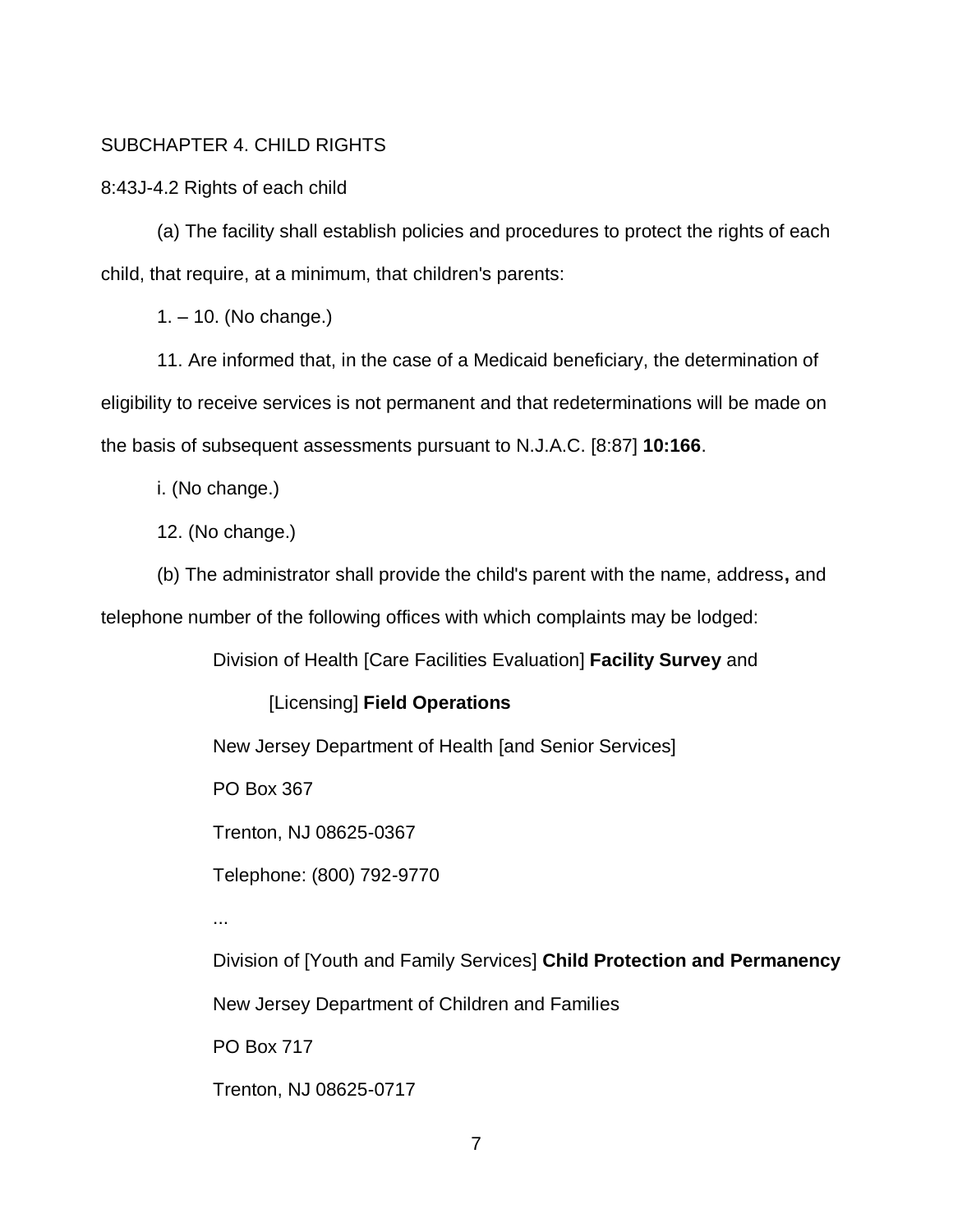Telephone: (609) 292-6920 or (800) 792-8610.

 $(c) - (d)$  (No change.)

SUBCHAPTER 5. CHILD ASSESSMENT AND INTERDISCIPLINARY PLAN OF CARE 8:43J-5.1 Pre-admission assessment

(a) (No change.)

(b) Based on the information obtained in the preadmission assessment, the administrator, in consultation with the nursing director and the medical director, shall:

1. For a Medicaid beneficiary who, based upon the preadmission assessment,

meets the clinical eligibility requirements for PMDC, adhere to the procedure in N.J.A.C.

[8:87]**10:166**-3 and either admit the child or deny admission; or

2. (No change.)

(c) (No change.)

# SUBCHAPTER 6. GENERAL SERVICES

8:43J-6.1 General services provided

 $(a) - (b)$  (No change.)

(c) Regardless of the payer source, children attending pediatric medical day care shall be technology-dependent or medically complex.

1. For children who are Medicaid beneficiaries, the facility shall comply with N.J.A.C. [8:87] **10:166**.

(d) The facility shall maintain a daily record of child attendance for each day during which services are provided, in accordance with N.J.A.C. [8:87]**10:166**-2.1(a)4.

 $(e) - (f)$  (No change.)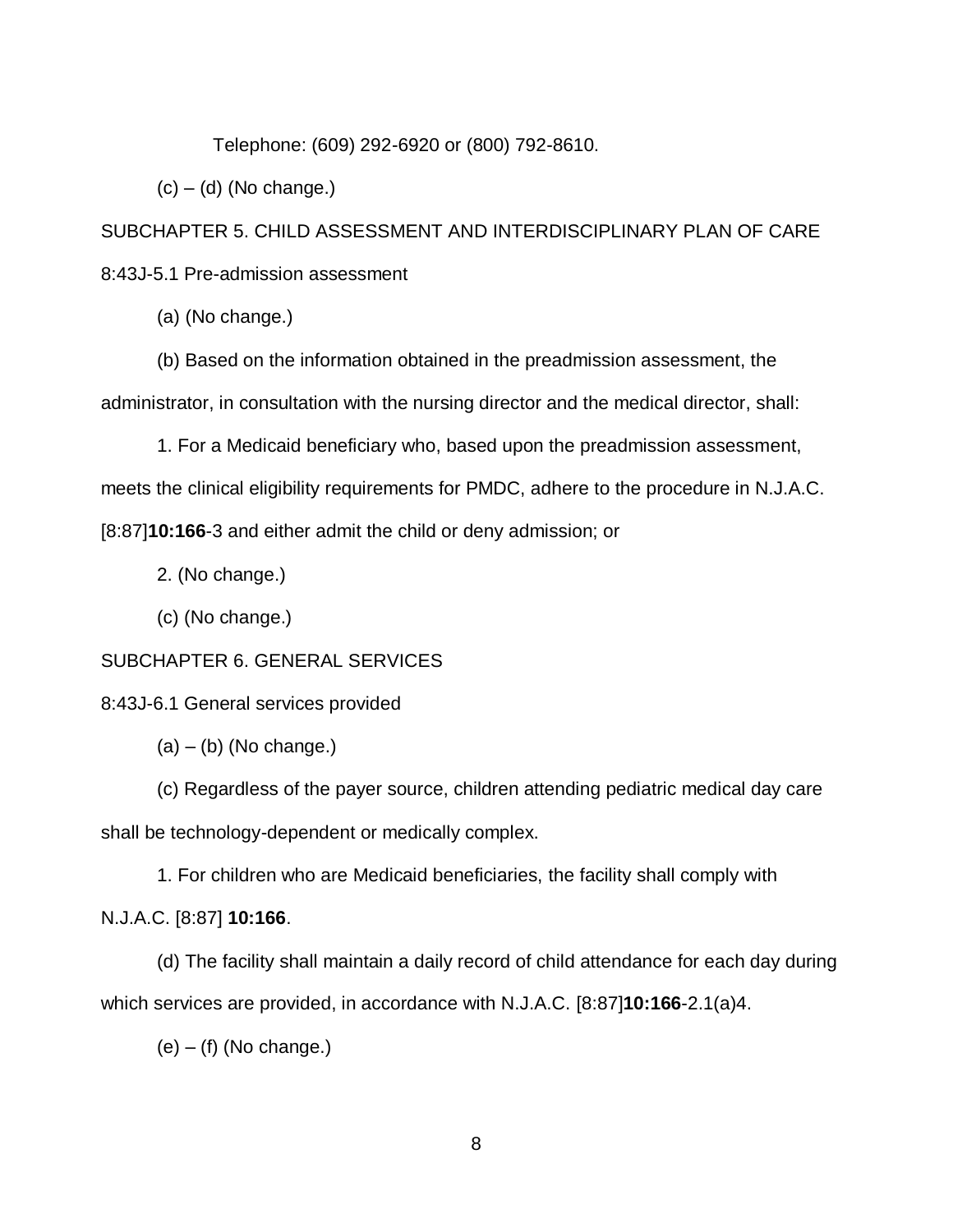# SUBCHAPTER 8. MEDICAL SERVICES

8:43J-8.7 Medical emergencies

 $(a) - (c)$  (No change.)

(d) A facility shall have copies of the following reference sources on site:

1. (No change.)

2. "The American Heart Association Guidelines for Cardiopulmonary Resuscitation and Emergency Cardiovascular Care" ([2005]**2010**), as amended and supplemented.

SUBCHAPTER 9. PHARMACEUTICAL SERVICES

8:43J-9.3 Pharmacy reporting policies and procedures

 $(a) - (b)$  (No change.)

(c) The administrator shall notify the Drug Control **Unit in the** Division[,] **of** 

**Consumer Affairs of the** New Jersey Department of Law and Public Safety of any theft or unexplained loss of any controlled substances, syringes, and/or needles within 48 hours of discovery of such loss or theft.

# SUBCHAPTER 10. DIETARY SERVICES

8:43J-10.3 Qualifications of the food service supervisor

(a) The food service supervisor shall:

1. (No change.)

2. Be a graduate of a dietetic technician or dietetic assistant training program

approved by the [American Dietetic Association] **Academy of Nutrition and Dietetics**; or

3. (No change.)

SUBCHAPTER 14. MEDICAL RECORDS

8:43J-14.3 Contents of medical records